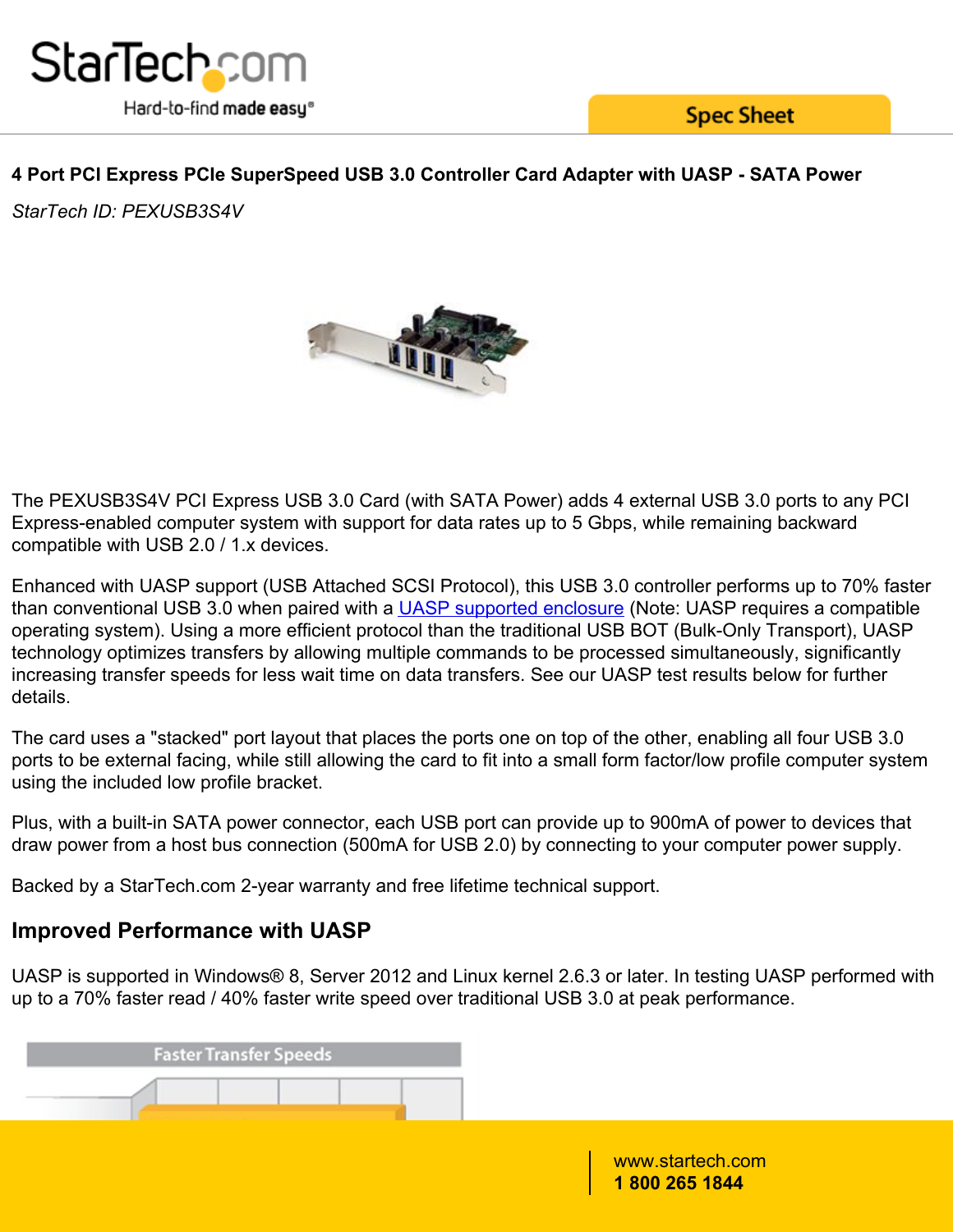# **StarTech**com

#### Hard-to-find made easy®



At the same peak in testing, UASP also showed up to an 80% reduction in required processor resources.



Test results were obtained using an Intel® Ivy Bridge system, StarTech.com add-on USB 3.0 cards, a UASPenabled StarTech.com enclosure, and a SATA III solid state drive.

### **Applications**

- Upgrade an older PCIe-based system with USB 3.0 connectivity, to fully utilize USB 3.0 devices
- Expand a system's USB capabilities with four additional external USB ports, for connecting additional external hard drives, CD/DVD drives, MP3 players, printers, scanners, webcams, game controllers, digital cameras, etc.

www.startech.com **1 800 265 1844**

**Spec Sheet**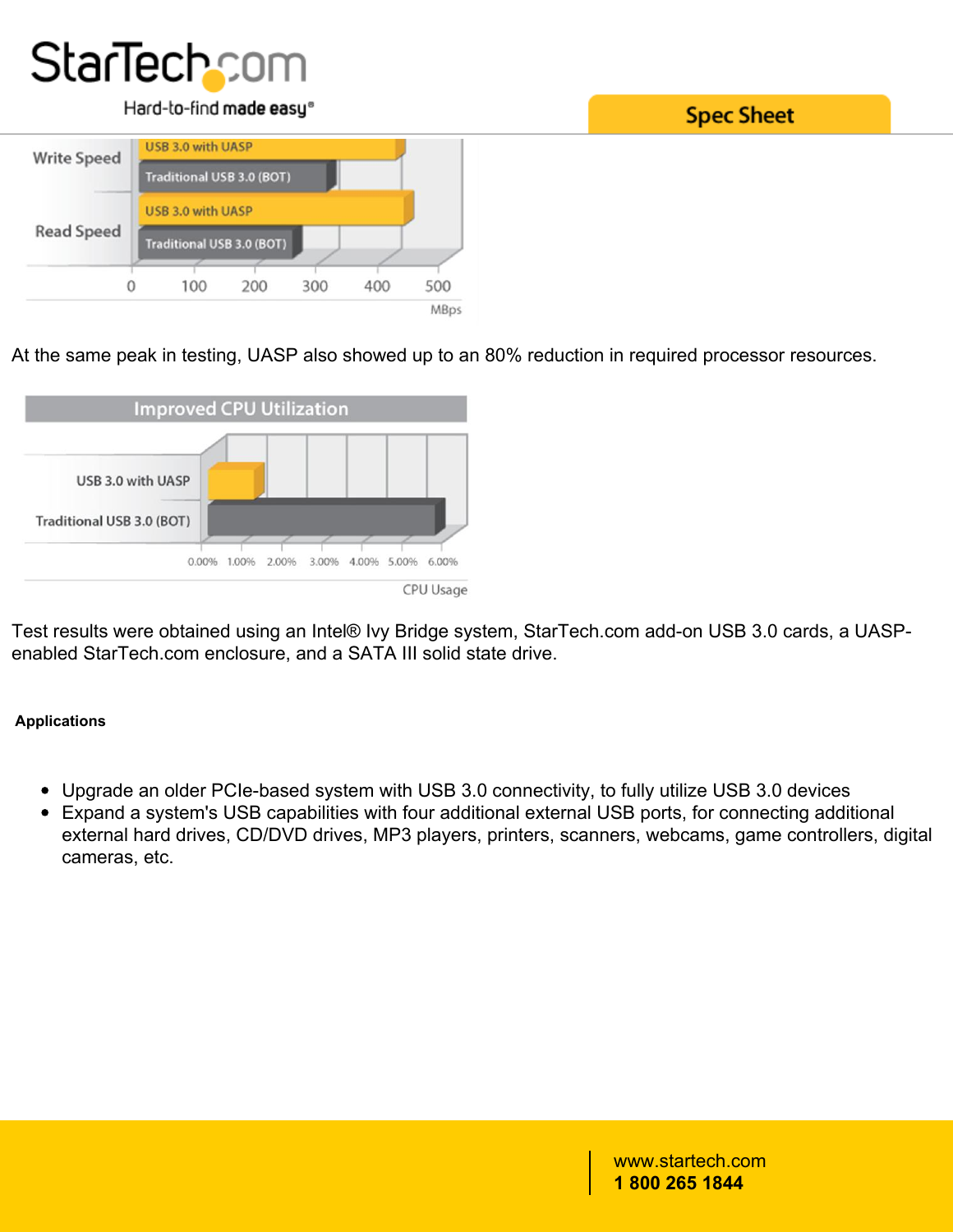**Spec Sheet** 



#### **Features**

- 4 external USB 3.0 ports in a stacked layout
- UASP support for more efficient data transfer
- Fully compliant with USB 3.0 revision 1.0 specifications and Intel xHCI rev0.95 specifications
- Built-in optional SATA power connector for bus-powered USB devices
- Optionally provides up to 900mA per USB port
- Backward compatible with USB 2.0 and USB 1.0/1.1 devices
- Compliant with PCI Express 2.0 specifications
- Includes a Low Profile/half-height installation bracket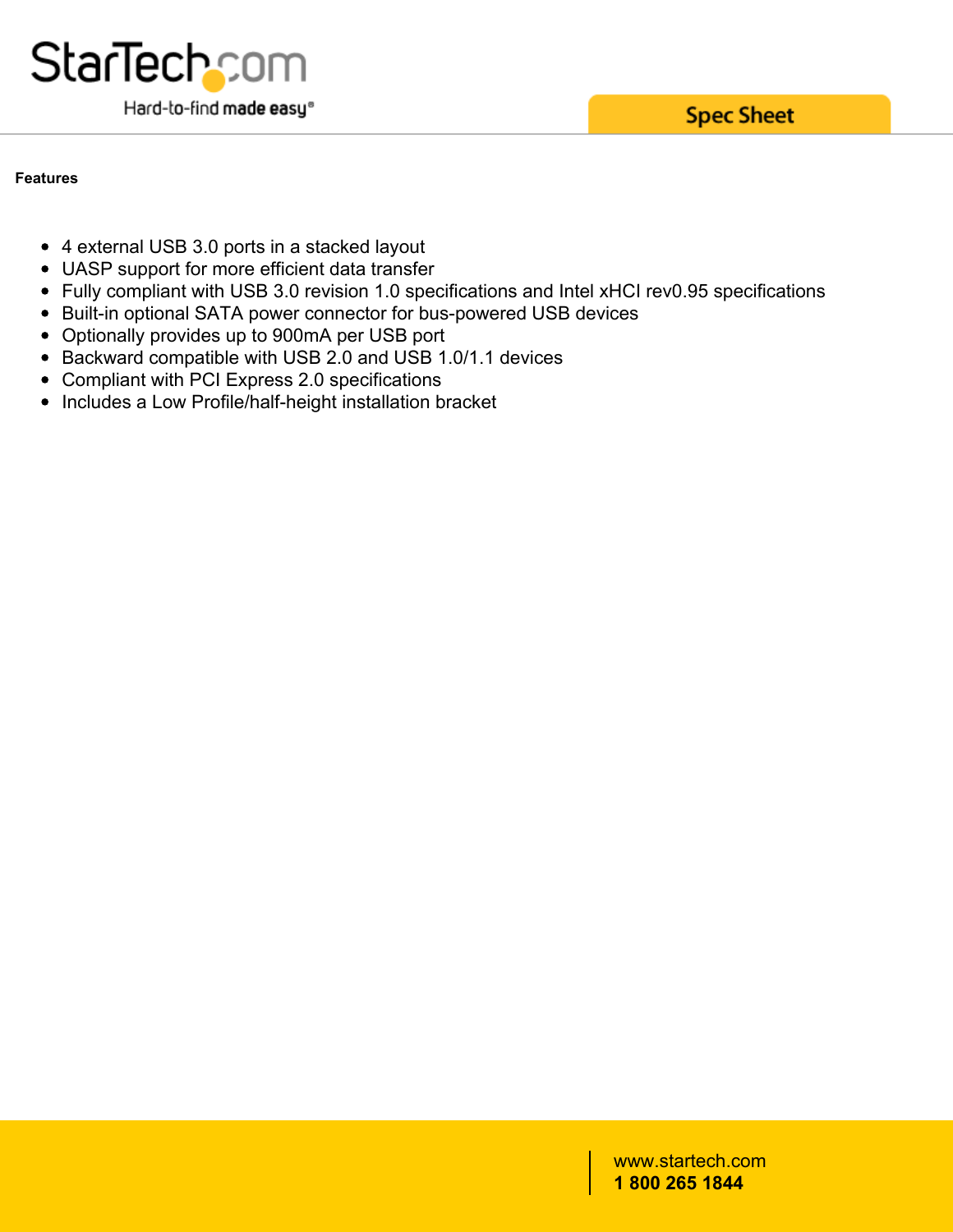

Hard-to-find made easy®

# **Spec Sheet**

#### **Technical Specifications**

| Warranty                            | 2 Years                                                                                                                                                                                                                                          |
|-------------------------------------|--------------------------------------------------------------------------------------------------------------------------------------------------------------------------------------------------------------------------------------------------|
| <b>Bus Type</b>                     | <b>PCI Express</b>                                                                                                                                                                                                                               |
| Card Type                           | Standard Profile (LP bracket incl.)                                                                                                                                                                                                              |
| Chipset ID                          | <b>NEC uPD720201</b>                                                                                                                                                                                                                             |
| Interface                           | <b>USB 3.0</b>                                                                                                                                                                                                                                   |
| Port Style                          | Integrated on Card                                                                                                                                                                                                                               |
| Ports                               | 4                                                                                                                                                                                                                                                |
| Type and<br>Rate                    | <b>USB 3.0 - 5 Gbit/s</b>                                                                                                                                                                                                                        |
| <b>UASP</b>                         | Yes                                                                                                                                                                                                                                              |
| Support                             |                                                                                                                                                                                                                                                  |
| Connector<br>Type(s)                | 1 - PCI Express x1 Male                                                                                                                                                                                                                          |
| External<br>Ports                   | 4 - USB 3.0 A (9 pin; SuperSpeed) Female                                                                                                                                                                                                         |
|                                     | Internal Ports 1 - SATA Power (15 pin) Plug                                                                                                                                                                                                      |
| <b>OS</b><br>Compatibility          | Windows® 10 (32/64), 8 / 8.1 (32/64), 7 (32/64), Vista (32/64), XP (32/64)<br>Windows Server® 2012, 2008 R2, 2003                                                                                                                                |
| <b>Note</b>                         | The maximum throughput of this card is limited by the bus interface. If used with PCI Express<br>Gen 1.0 enabled computers, the max throughput is 2.5 Gbps. If used with PCI Express Gen 2.0<br>enabled computers, the max throughput is 5 Gbps. |
| System and<br>Cable<br>Requirements | Available PCI Express expansion slot                                                                                                                                                                                                             |
| Product<br>Height                   | 2.7 in [68 mm]                                                                                                                                                                                                                                   |
| Product<br>Length                   | 3 in [75 mm]                                                                                                                                                                                                                                     |
| Product<br>Weight                   | 1.6 oz [45 g]                                                                                                                                                                                                                                    |
| Product<br>Width                    | 0.7 in [19 mm]                                                                                                                                                                                                                                   |
| <b>Humidity</b>                     | $20\% \sim 80\% \text{ RH}$                                                                                                                                                                                                                      |
| Operating<br>Temperature            | 5°C to 50°C (41°F to 122°F)                                                                                                                                                                                                                      |
| Storage                             | -25°C to 70°C (-13°F to 158°F)                                                                                                                                                                                                                   |
|                                     |                                                                                                                                                                                                                                                  |

www.startech.com **1 800 265 1844**